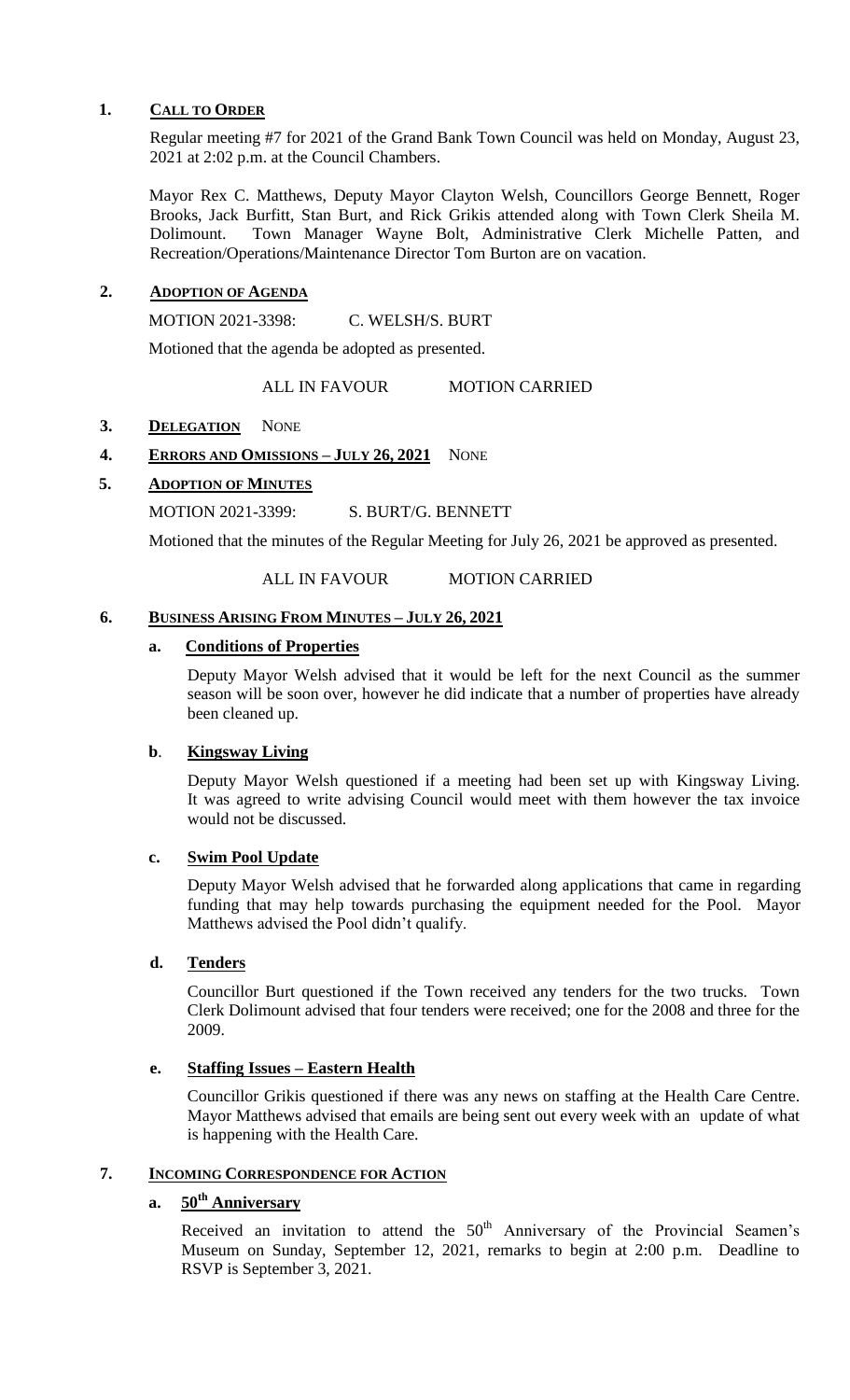# **b. Municipal and Provincial Affairs**

Received a memo advising of the 2021 Municipal Long Service Award application for Elected Officials. Deadline September 3, 2021. Town Clerk Dolimount advised that applications for Mayor Matthews, Deputy Mayor Welsh, Councillor Brooks and Councillor Burt were forwarded to Municipal Affairs.

## **c. Burin Peninsula Regional Service Board**

The deadline for Municipalities requesting amendments or appeals to their household numbers is August  $31<sup>st</sup>$  of each year. The Regional Service board will be finalizing the numbers for 2022.

# **d. Premier's Forum**

Received an email advising the nomination form for the 2021 Premier's Forum on Local Government is now open, the deadline for the acceptance of nominations is Friday, September 3, 2021 at 4:30 p.m.

## **e. Autism Society of NL**

Received some information from Paul Walsh, Chief Executive Officer on where to direct resident \ new resident should they have any questions, etc. (Details in the booklet)

# **f. Fetal Alcohol Spectrum Disorder NL**

Received the following proclamation.

## *Fetal Alcohol Spectrum Disorder (FASD) Awareness Week September 6 – 10, 2021*

**WHEREAS:** Fetal Alcohol Spectrum Disorder (FASD) is a [diagnostic](https://fasdontario.ca/service-areas/diagnostic/) term used to describe impacts on the brain and body of individuals prenatally exposed to alcohol. FASD is a lifelong disability. Individuals with FASD will experience some degree of challenges in their daily living, and need support with motor skills, physical health, learning, memory, attention, communication, emotional regulation, and social skills to reach their full potential. Each individual with FASD is unique and has areas of both strengths and challenges.

**WHEREAS**: FASDNL is a pan-provincial organization that educates, provides supports and resources, and raises awareness about fetal alcohol spectrum disorder (FASD) in Newfoundland and Labrador and Atlantic Canada.; and

**WHEREAS:** *Move for FASD* is held across the province to mark FASD Awareness Week; and

**WHEREAS:** FASD Awareness week is devoted to raising awareness of fetal alcohol spectrum disorder (FASD) to improve prevention of FASD and diagnosis and support for individuals with FASD and broad public awareness helps to put FASD the 'map'; and

**THEREFORE:** I, **Rex C. Matthews**, do hereby proclaim day/week/month, as cause/issue/special occasion etc. in the Town of Grand Bank.

Signed at the Town of Grand Bank on this \_\_\_ day of \_\_\_\_\_\_\_\_\_\_, 2021.

MOTION 2021-3400: C. WELSH/R. GRIKIS

Motioned that the Town of Grand Bank proclaim the week of September  $6 - 10$ , 2021 as Fetal Alcohol Spectrum Disorder (FASD) Awareness Week.

## ALL IN FAVOUR MOTION CARRIED

## **8. INCOMING CORRESPONDENCE FOR INFORMATION**

## **a. Municipalities Newfoundland and Labrador (MNL)**

Received an email from MNL advising that the 2021 Annual Conference, Trade Show and AGM will be an in-person event in Corner Brook from November  $3 - 6$ , 2021. They are hoping to accommodate 2 in-person registrations. Accommodations for the event are available only through the MNL Office.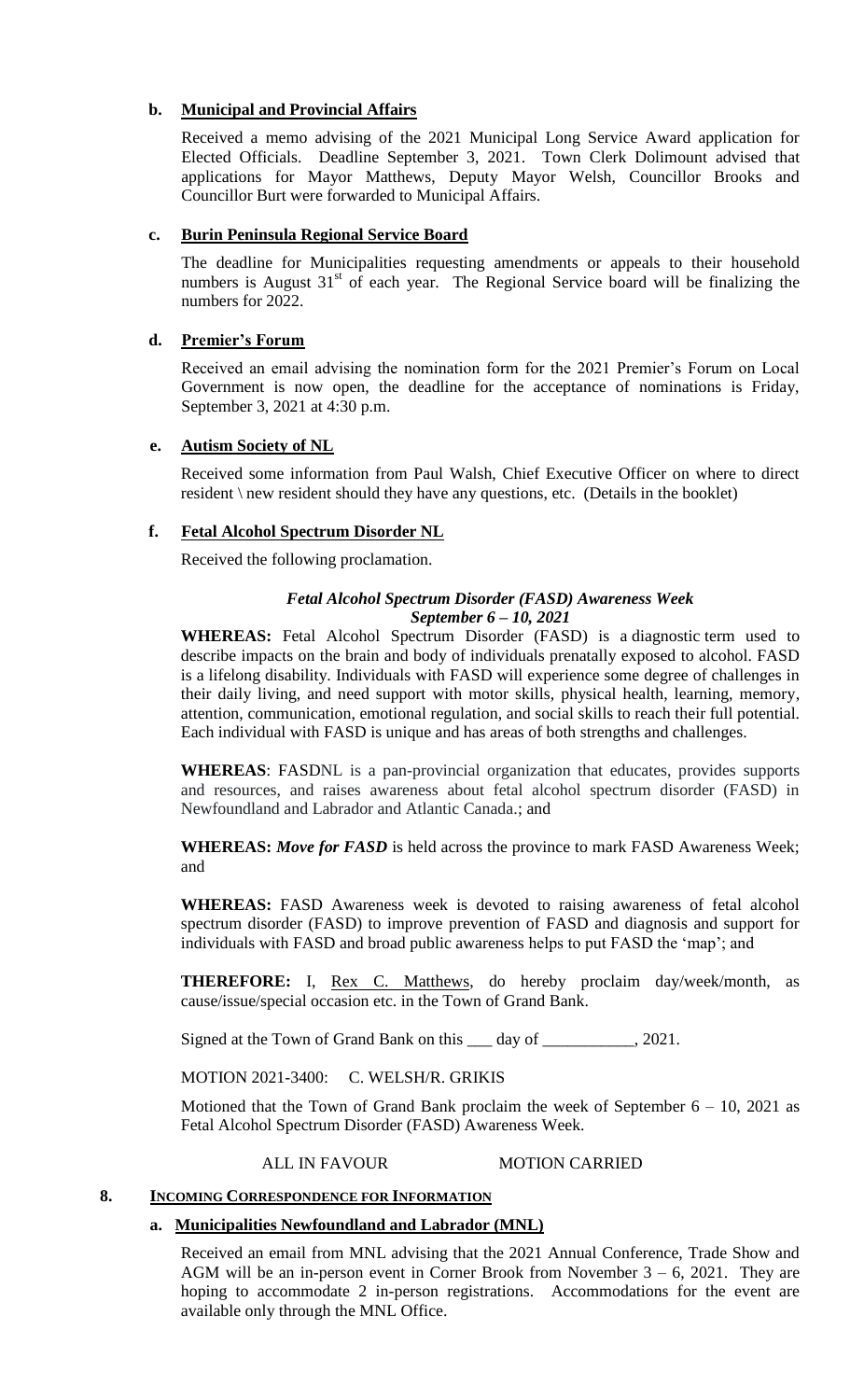# **b. Speed Bumps**

Received complaints from a number of citizens advising that the speed signs are not slowing down drivers in the area of the park, citizens feel the speed bumps need to be put back in place.

## MOTION 2021-3401: C. WELSH/R. BROOKS

Motioned that the Town of Grand Bank put the speed bumps in place on Main Street as in previous years, with no gaps.

## ALL IN FAVOUR MOTION CARRIED

# **c. Municipal and Provincial Affairs**

The Department of Tourism, Culture, Arts, and Recreation is developing an inventory of monuments and observances that may use colonizing language or celebrate people/events, without appropriate context, that perpetuate(d) racist ideologies/systemic racism. This inventory will help inform the ongoing work of the Provincial Government to ensure monuments and observances accurately and appropriately describe the peoples and cultures of the Province.

# **d. Municipal Assessment Agency**

The Honourable Krista Lynn Howell, Minister of Municipal and Provincial Affairs, has appointed Mr. Timothy Crosbie as the new Taxpayer Representative on the Agency's Board of Directors, effective June 15, 2021

# **e. RCMP**

Received the Policing Report for June Month.

## **f. Newfoundland & Labrador Association of Community Living**

The NLACL is a family-oriented, non-profit advocacy association that works on behalf of persons with intellectual disabilities. They have a 30 minute information presentation that can be delivered either virtually via Zoom or in-person.

# **g. MHA Paul Pike**

- \* Applications now open for Accessible Taxi Grant. Deadline is September 24, 2021.
- **\*** Canada Community Building Fund
- **\*** Press Release Supporting Communities across NL

## **h. Department of Environment & Climate Change**

Received a copy of the permit to remove the bridge at Main Brook and replace it with a culvert.

## **i. Message from the Fire Commissioner**

Received information from Derek Simmons, Fire Commissioner, regarding Fire Prevention Week  $2021$ , it will run from October  $3 - 9$ ,  $2021$ .

## **9. COMMITTEE REPORTS**

## **a. Finance Committee**

Councillor Stan Burt, Committee Chairperson, presented a written report of a meeting the Committee held on August 18, 2021.

MOTION 2021-3402: S. BURT/R. GRIKIS

Motioned that the Finance Committee report of August 18, 2021 be approved with the addition to item 2(b) of \$500 to each school, Lake Academy and John Burke High.

ALL IN FAVOUR MOTION CARRIED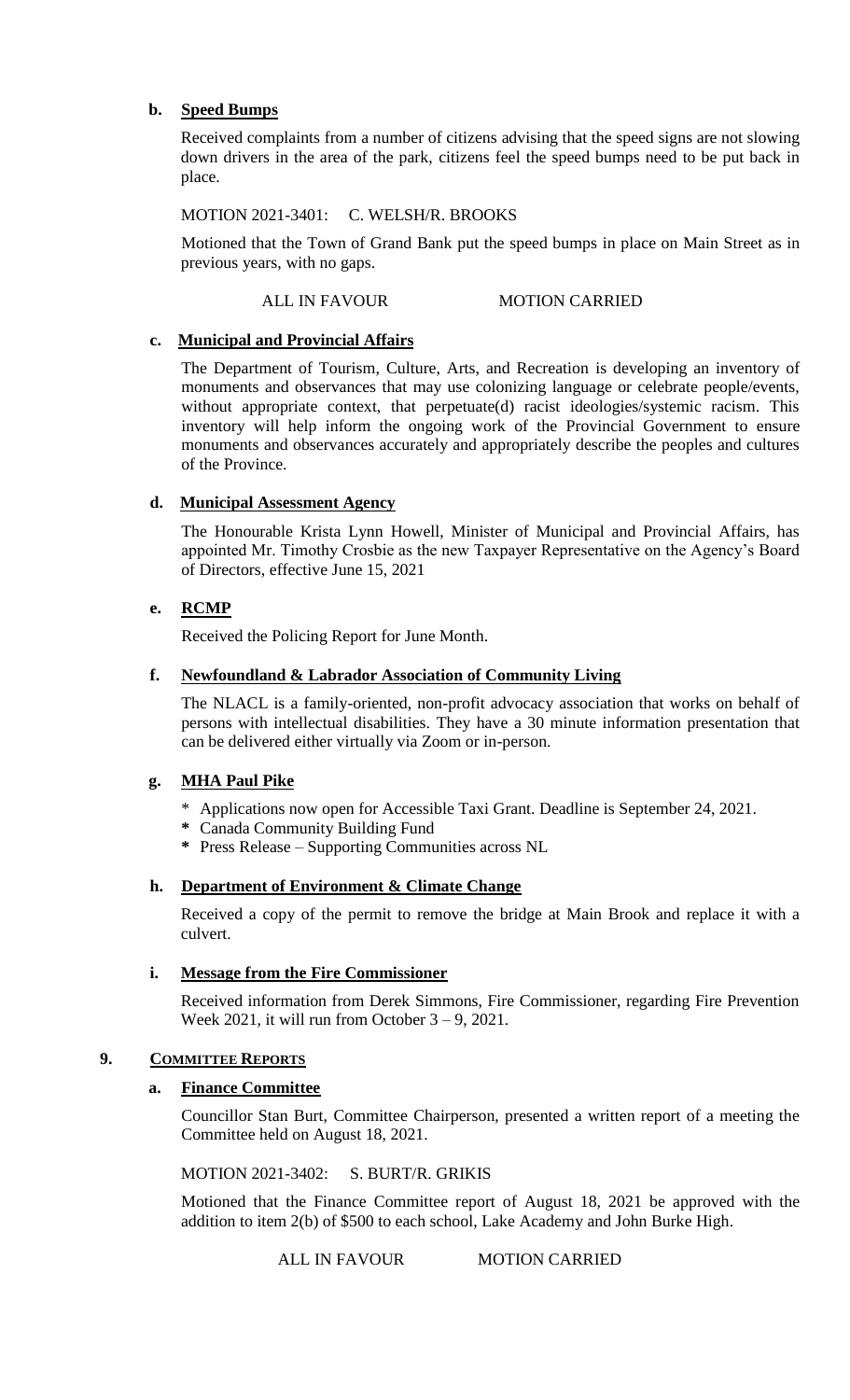MOTON 2021-3403: S. BURT/C. WELSH

Motioned that the Town of Grand Bank accept the Gas Tax Agreement for the years 2019– 2024, inclusive.

ALL IN FAVOUR MOTION CARRIED

### **b. Development Committee**

Deputy Mayor Clayton Welsh, Committee Chairperson, presented a written report of a meeting the Committee held on August 18, 2021.

MOTION 2021-3404: C. WELSH/G. BENNETT

Motioned that the Development Committee report of August 18, 2021 be approved with addition to item 5 stating that the Town Manager investigate.

ALL IN FAVOUR MOTION CARRIED

#### 10. OLD BUSINESS

## **a. Update on Nature Trail**

Mayor Matthews advised that since the upgrades to the Nature Trail he is receiving complaints about not enough parking now. Councillor Burfitt suggested finding a way to allow a couple of people access to cross the brook from the Nature Trail. Mayor Matthews advised that no one is allowed to cross the brook on ATV's or anything else because of environmental issues and it's also a salmon river. Councillor Brooks suggested placing picnic tables near the Trail. Mayor Matthews questioned what will the town permit to use the trail? It was agreed that paddle bikes, motorized wheel chairs and strollers would be permitted. No ATV's, dirt bikes, or cars/trucks.

### **b. RCMP Correspondence**

Mayor Matthews advised he has written the RCMP again regarding the closure of the RCMP Detachment in Grand Bank. Copy for councillors

#### **c. Tenders for Wharf Construction**

Mayor Matthews advised that the tenders for the Wharf Construction will be closing on Tuesday, September 14, 2021. Councillor Burfitt advised he spoke with MP Rogers to see when the work will start, the last project started about a month after the tender closed.

#### **11. NEW BUSINESS**

#### **a. Water Supply System**

Mayor Matthews advised that there were a numbers of issues with the water supply system when changing over from Fortune. It was agreed to get the necessary information on a flushing, cleaning system for the main line when the Town as to transition.

MOTION 2021-3405: C. WELSH/G. BENNETT

Motioned the Town of Grand Bank install a system to flush the line before it goes into the pumphouse.

ALL IN FAVOUR MOTION CARRIED

## **b. L'Anse au Paul Road**

Mayor Matthews advised that Bennett's Construction fixed up the road at L'Anse au Paul and they did a good job with it, however, to complete the work they need a few more loads of material.

MOTION 2021-3406: R. GRIKIS/G. BENNETT

Motioned the Town of Grand Bank would partner with Bennett's Construction up to a maximum of \$2500 to finish upgrading the road at L'Anse au Paul.

ALL IN FAVOUR MOTION CARRIED